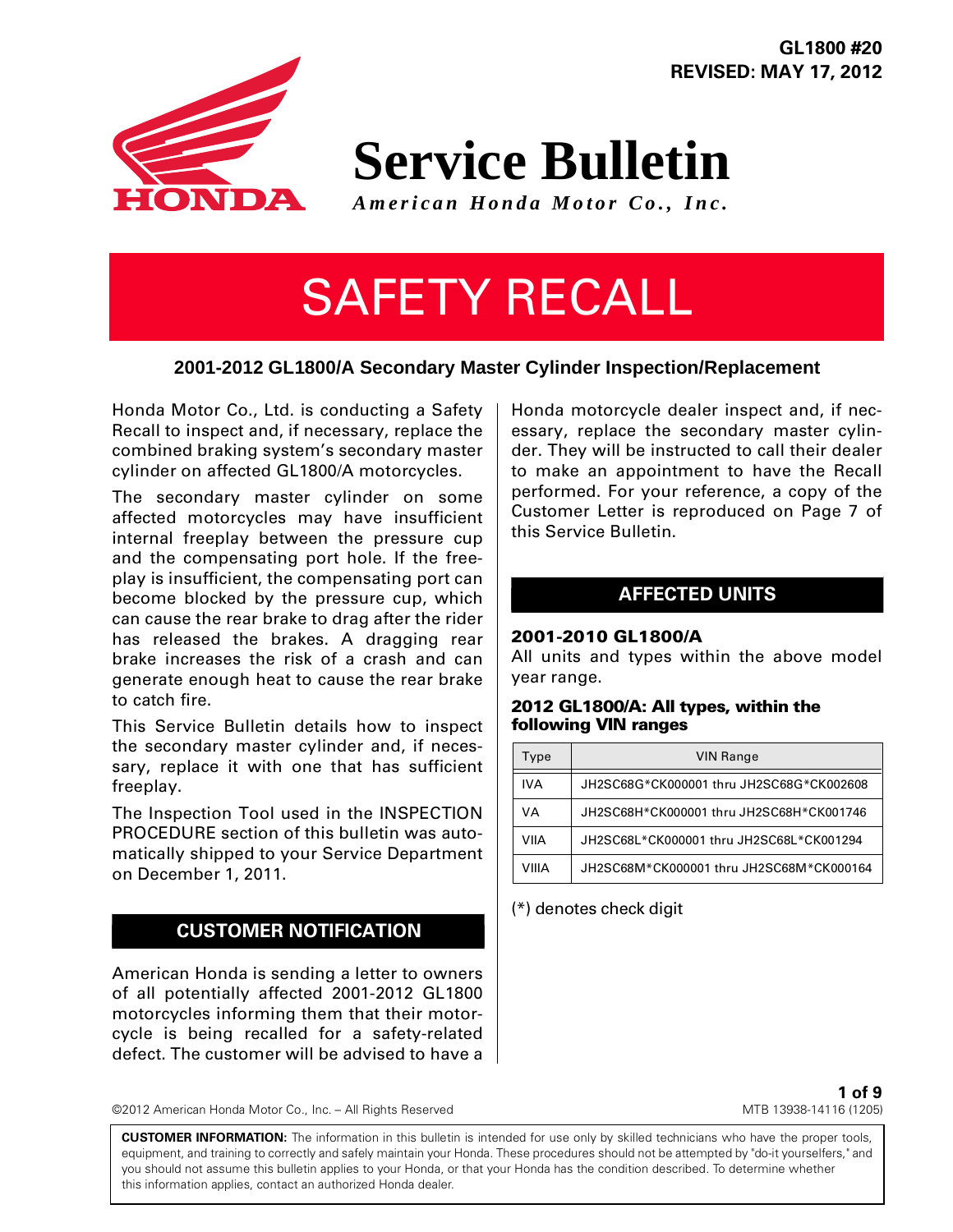# **DEALER INVENTORY**

#### **Do not sell any un-repaired units.**

According to Federal Law, any affected new or used unit in your inventory must be inspected and, if necessary, repaired with the updated secondary master cylinder before delivery to the customer. To identify affected units in your inventory, refer to *e-Responsibility Report* and *Unit Information* on *iN*. Then proceed with the INSPECTION PROCEDURE section of this Service Bulletin.

## **REPAIR VERIFICATION**

Before you begin the inspection/repair procedures, check if the recall has been performed on the unit.

See the IDENTIFICATION section of this Service Bulletin for specific details.

• If there is a punch mark on the frame, *under the right engine side cover*, the unit has been inspected/repaired – No further action is necessary:

✧ Factory punch mark: Dealer center punch mark: ●

- If there is no punch mark on the frame, under the right engine side cover:
	- You must proceed with the INSPECTION PROCEDURE section of this Service Bulletin.

If you have any questions about repair verification, please contact TechLine at: (800) 421-1900, option 9.

# **INSPECTION PROCEDURE**

### **IMPORTANT NOTES:**

The inspection procedure includes the installation of an inspection tool (jig) that will put the secondary master cylinder into a "worst case" installation angle and ensure positive identification of a defective secondary master cylinder.

• If a GL1800/A is a trike conversion, or has a modified, disabled, or removed secondary master cylinder and the SMC is non-functional, note these facts on the R.O. and be certain to inform the customer of this brake system status. In case any of the above apply, you must call TechLine before proceeding.

- The inspection procedure for the airbag type (VIIIA) is different than the procedure for non-airbag types. Steps 3A, 3B, and Step 12 apply only to the airbag type. All other steps apply to both airbag and nonairbag types.
- 1.Remove the mounting bolts from the left side of front fender A and then remove the left fender cover as shown.



2.With the motorcycle on its centerstand, rotate the rear wheel with your hand and note the amount of drag on the rear wheel. This will be a reference point for Step 10.

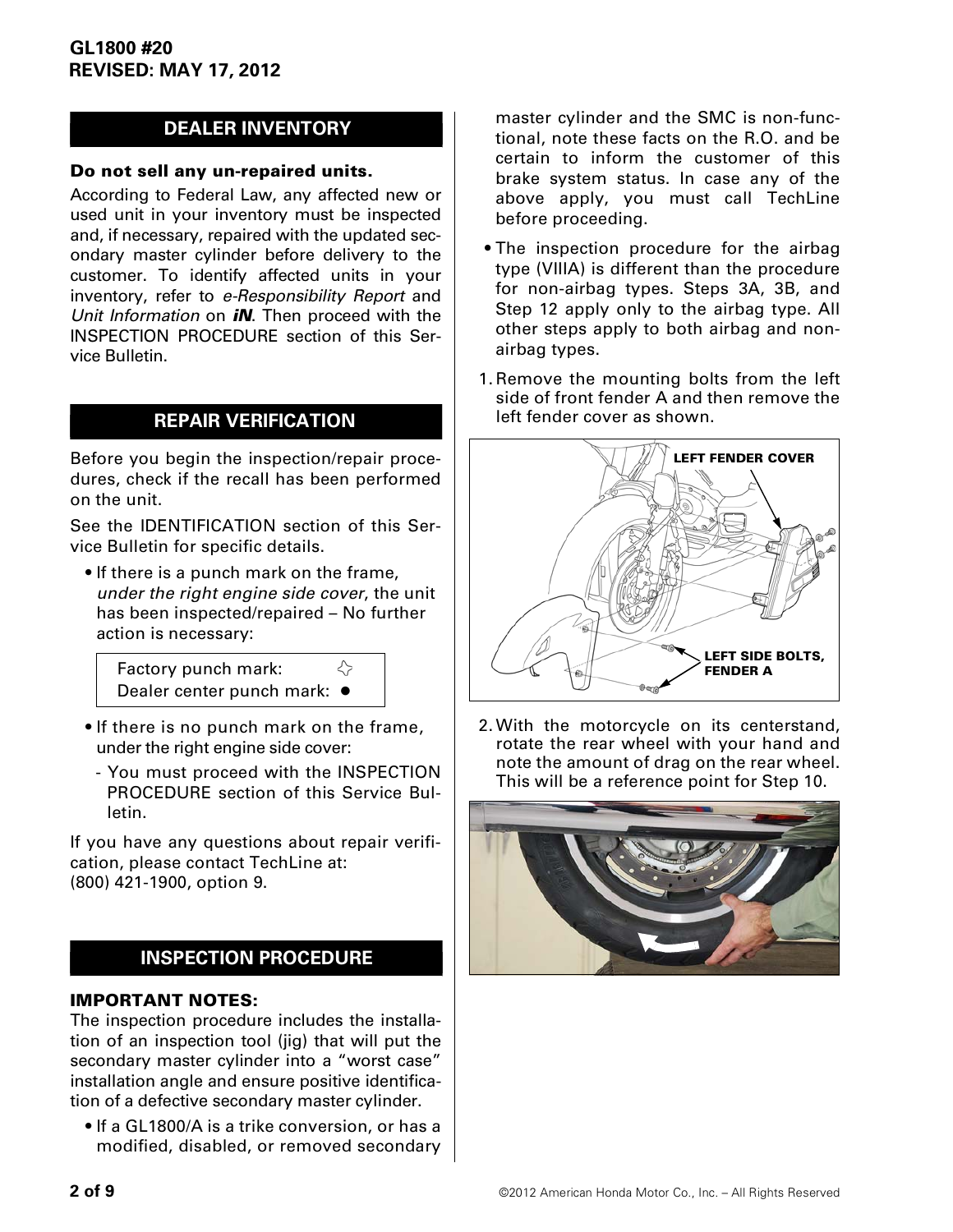3A. *Airbag type only*, for all other types go to Step 4: Loosen both bracket bolts as shown.



3B. *Airbag type only*; for all other types go to Step 4: Grasp the secondary master cylinder with one hand as shown and firmly rotate the cylinder and bracket in a *clockwise* direction.

While firmly holding the secondary master cylinder and bracket in this position, tighten both mounting bracket bolts.



4.Remove the upper secondary master cylinder mounting bolt only.



5.Loosen the lower secondary master cylinder mounting bolt by 90 degrees only.



6.Insert the inspection tool into the upper secondary master cylinder bolt hole until it is fully seated, as shown.



7.Grasp the secondary master cylinder with one hand as shown and firmly rotate the cylinder in a *clockwise* direction.

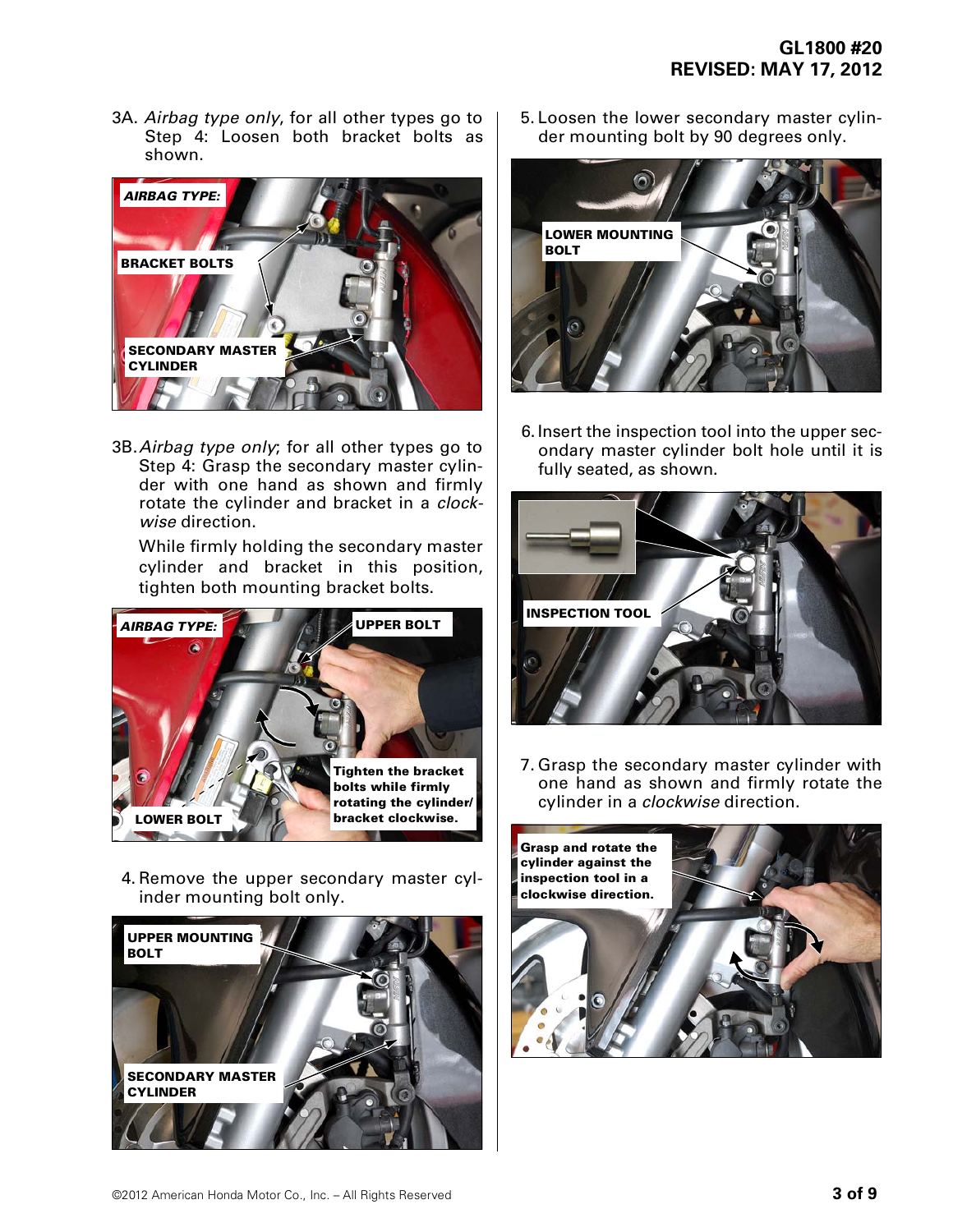# **GL1800 #20 REVISED: MAY 17, 2012**

8.While firmly holding the secondary master cylinder in this position, tighten the lower cylinder mounting bolt as shown.



9.Grasp the inspection tool and check the tension by pulling lightly on the tool as shown. The tool should not slip out.

If the inspection tool slips out, loosen the lower bolt, repeat Step 8 and re-check the tension.



10.Firmly depress and slowly release the brake pedal five times, then release the brake pedal, wait five seconds, then try to rotate the rear wheel as shown.



- If the rear wheel rotates freely, the secondary master cylinder is OK. Proceed to Step 11.
- If the rear wheel is locked (does not rotate), the secondary master cylinder must be replaced. Proceed to the REPAIR PROCEDURE section of this bulletin.
- If the wheel is not locked, but feels like it has more drag than noted in Step 2, check the drag as shown with a spring scale (T/N: SAMIN12MRP). The rear wheel drag should be no more than: **50 N (5.1 kgf, 11.2 lbf)**

If the wheel drag is greater than specified, the secondary master cylinder must be replaced. Proceed to the REPAIR PROCE-DURE section of this bulletin.

If the wheel drag is less than specified, the secondary master cylinder is OK; proceed to Step 11.

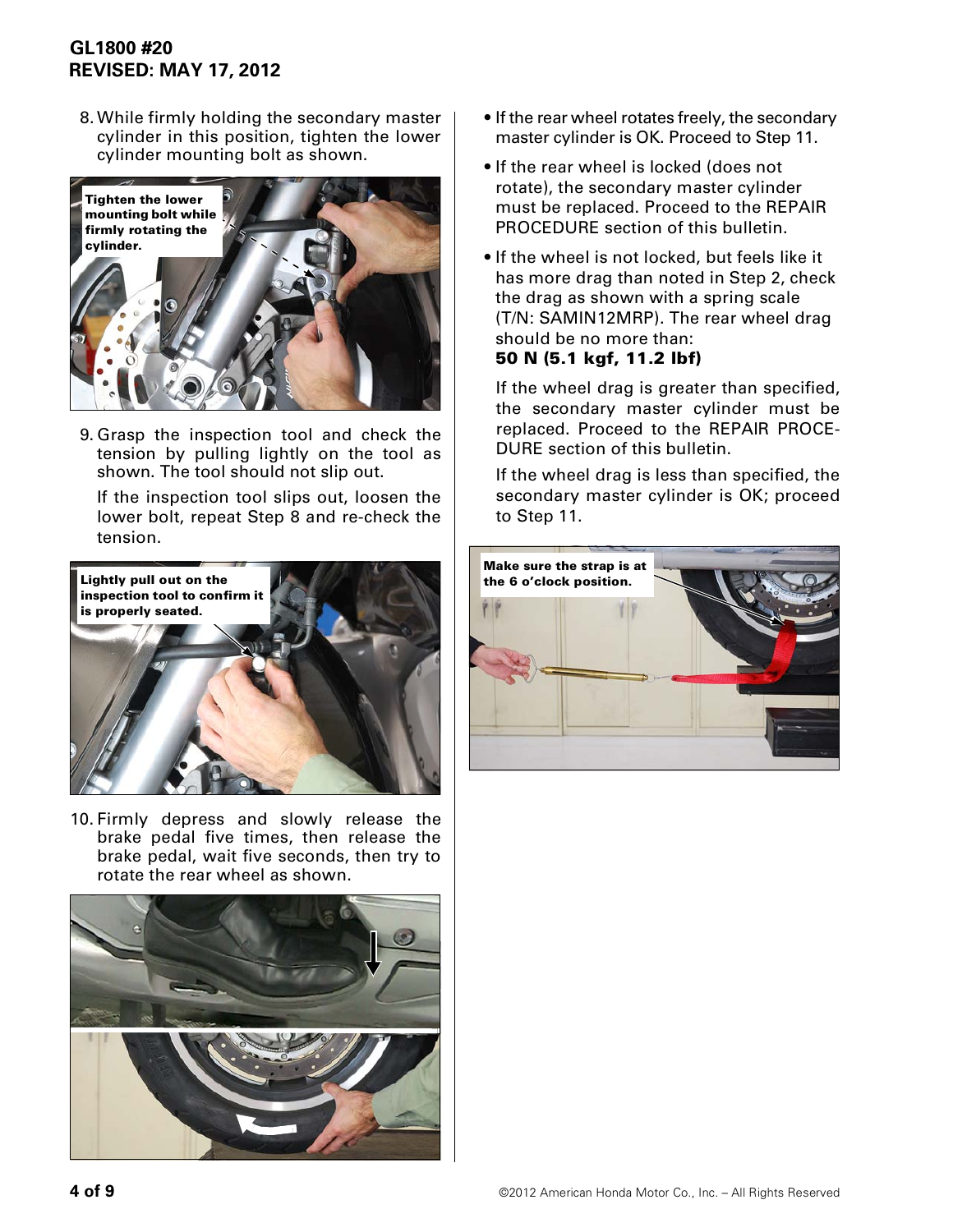11.If the secondary master cylinder passed inspection, loosen the lower mounting bolt and remove the inspection tool from the secondary master cylinder. Reinstall the upper bolt.

Grasp the secondary master cylinder with one hand as shown and firmly rotate the cylinder in a *counter-clockwise* direction (opposite of before) and tighten the bolts to the specified torque.

## **TORQUE: 30 N·m (3.1 kgf·m, 22 lbf·ft)**



For all non-airbag types, proceed to Step 13.

12. *Airbag type only*: If the secondary master cylinder passed the inspection, loosen both secondary master cylinder bracket bolts.

Grasp the secondary master cylinder with one hand as shown and firmly rotate the cylinder/bracket in a *counter-clockwise* direction and tighten the bolts to the specified torque.

### **TORQUE: 30 N·m (3.1 kgf·m, 22 lbf·ft)**



13.Reinstall the left fender cover and then the front fender A left side bolts. Proceed to the IDENTIFICATION section of this bulletin.

## **REPAIR PROCEDURE**

Proceed with this section only after determining the secondary master cylinder requires replacement as shown in the INSPECTION PROCEDURE section of this bulletin.

Call or e-mail TechLine to order the updated secondary master cylinder as directed in the PARTS INFORMATION section of this bulletin.

### **IMPORTANT NOTES:**

- Replacement of the secondary master cylinder requires the removal of the front brake calipers and front wheel.
- *Do not use* new brake caliper mounting bolts for this repair procedure.
- Installation of the updated secondary master cylinder requires special handling not indicated in the Service Manual; review Step 2 (below) thoroughly before proceeding with the replacement.
- 1.Remove the secondary master cylinder from the left fork leg using the procedures in the appropriate Service Manual. Cut the rubber boot off this master cylinder to identify it as defective.

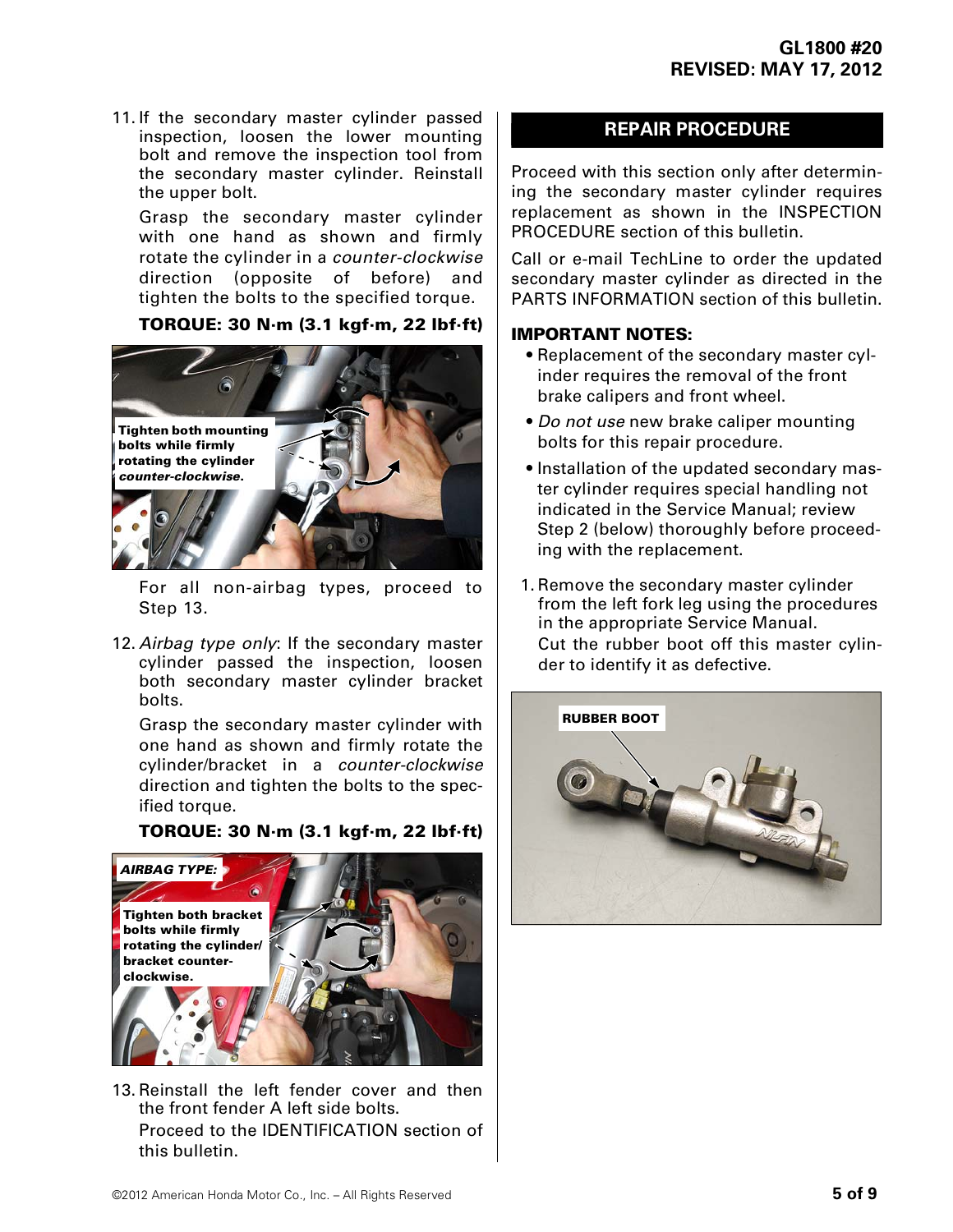# **GL1800 #20 REVISED: MAY 17, 2012**

2.Using the procedures in the appropriate Service Manual, install the updated secondary master cylinder set as identified in the PARTS INFORMATION section of this bulletin. To ensure the optimum operating angle for the secondary master cylinder, grasp it (and bracket) with one hand as shown and firmly rotate the cylinder in a *counter-clockwise* direction when tightening the bolts to the specified torque during installation.



- 3.Using the procedures in the appropriate Service Manual, reinstall the front wheel and brake calipers.
- 4.Using the procedures for *Pedal Brake Line Fluid Filling and Air Bleeding* in the appropriate Service Manual, fill and bleed the *pedal brake line*.

To ensure that all the fluid in the pedal brake line is fresh, pump a volume equivalent to at least two rear brake reservoirs of fresh brake fluid through the system.

5.Using the procedures in the appropriate Service Manual, reinstall the remaining removed parts.

Proceed to the IDENTIFICATION section of this bulletin.

# **IDENTIFICATION**

#### **IMPORTANT NOTE:**

If during the inspection procedure the secondary master cylinder was determined to be disabled, removed, or modified to be nonfunctional, do not punch mark the frame.

After you have completed the INSPECTION/ REPAIR PROCEDURE:

1.Remove the right engine side cover.



2.Apply a punch mark to the right frame spar, just above the rear master cylinder reservoir. See the following photo for placement.



3.Reinstall the right engine side cover.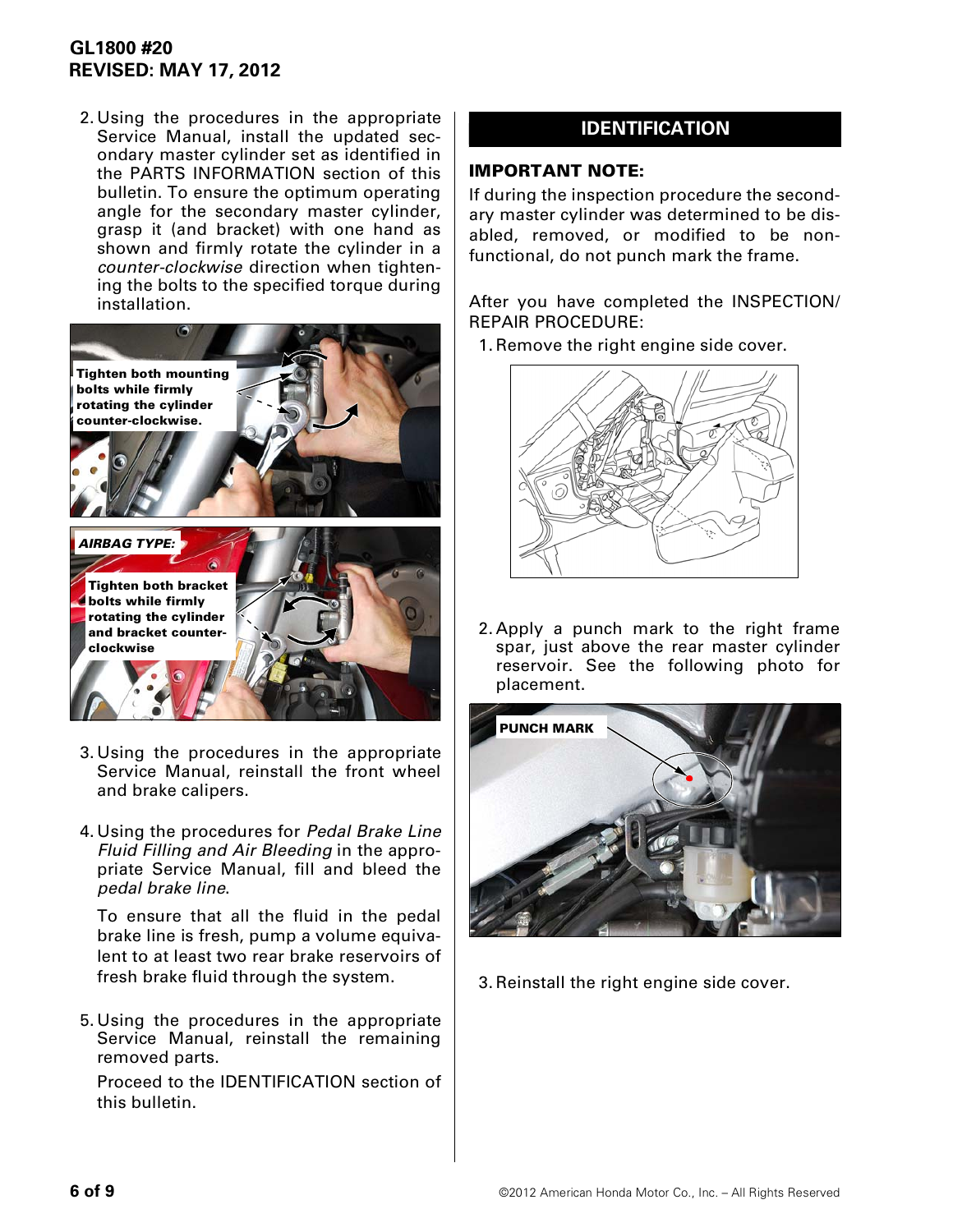# **WARRANTY INFORMATION**

This Safety Recall has no expiration date. Normal claim submission requirements apply.

After inspecting/repairing the unit, submit one warranty claim per unit using the following information:

# **WARRANTY CLAIM TEMPLATES:**

**Inspection Only**

Template: S03A (reads, S-zero-3-A) Flat Rate Time: 0.4 hrs

#### **Inspection and Repair**

Template: S03B (reads, S-zero-3-B) Flat Rate Time: 1.2 hrs (Template claim includes reimbursement for one bottle of brake fluid.)

#### **Determined SMC to be disabled, removed, or modified to be non-functional.**

Template: S03C (reads, S-zero-3-C) Flat Rate Time: 0.2 hrs

# **PARTS INFORMATION**

## **REQUIRED PARTS AND TOOL**

### **Secondary Master Cylinder Set (1)**

(*Contact TechLine to order, see Controlled Parts below.*) P/N: 06453-MCA-305 Contents: Cylinder assy., second master (1) Washer, oil bolt (5)

### **Inspection tool, secondary m/cyl. pin (1)**

(*Automatically shipped*) P/N: 45601-MCA-X01

# **CONTROLLED PARTS**

Initially, the Secondary Master Cylinder Set will only be available from TechLine, with a limited allocation to follow. If you have confirmed the secondary master cylinder requires replacement and do not have the allocated parts available, send an e-mail to or call TechLine:

### *mcdealersup@ahm.honda.com*

Subject line: *GL1800 #20*

Information required in the text body:

- VIN
- Mileage
- Dealer Number
- Technician's Name

TechLine will either call you within 24 hours to request additional information or respond by e-mail confirming that a Secondary Master Cylinder Set has been shipped.

To order the controlled part by telephone, or for additional information, call TechLine at (800) 421-1900, option 9.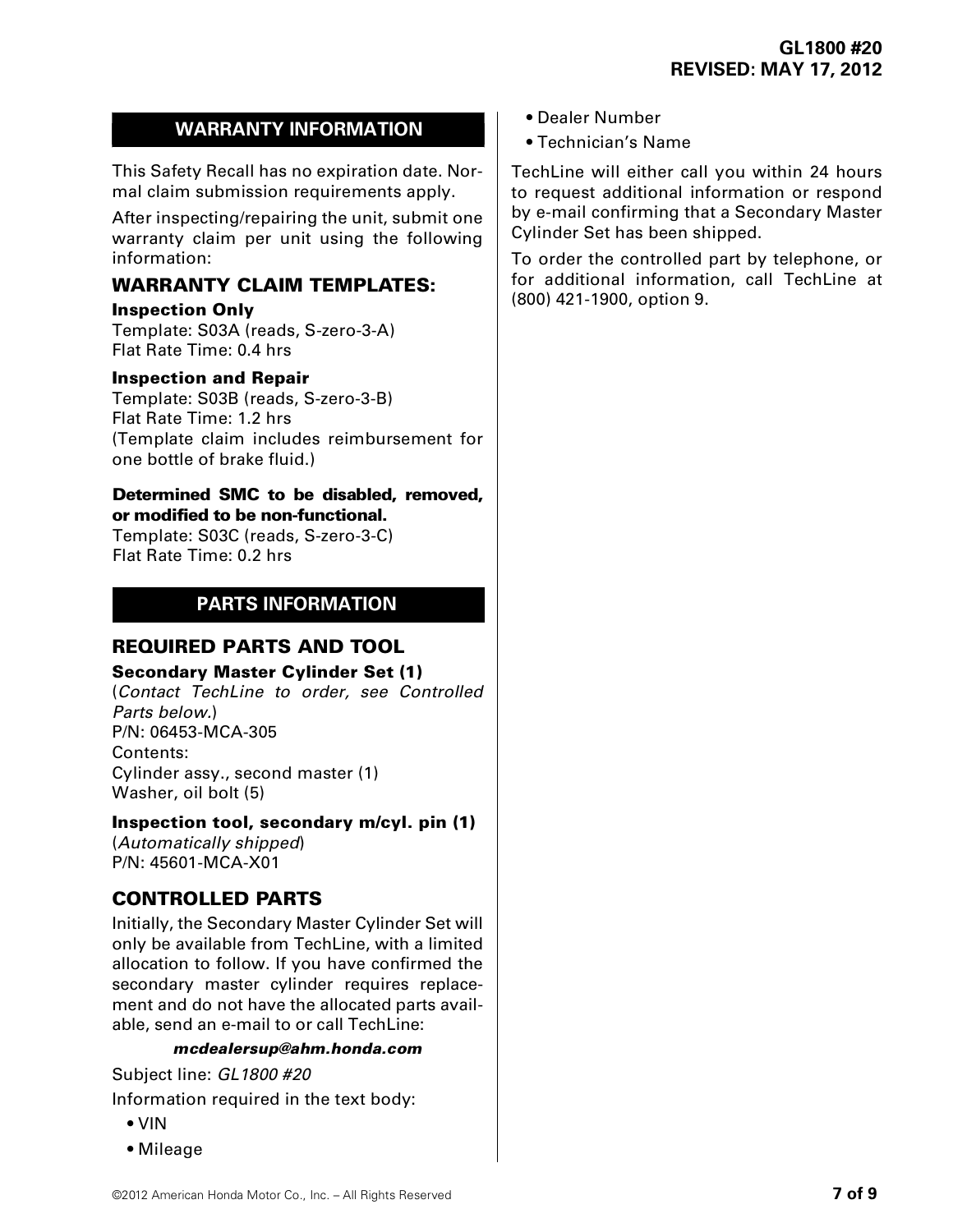## **TEXT OF CUSTOMER LETTER**

#### **IMPORTANT SAFETY RECALL NOTICE**

Dear GL1800/A Owner:

This notice is sent to you in accordance with the requirements of the National Traffic and Motor Vehicle Safety Act.

#### **What is the reason for this notice?**

Honda has decided that a defect which relates to motor vehicle safety exists in some 2001 to 2010 and 2012 model year GL1800/A motorcycles. Under certain conditions there is a possibility that the combined braking system's secondary master cylinder may cause the rear brake to drag. Unexpected braking increases the risk of a crash, and riding the motorcycle with the rear brake dragging may generate enough heat to cause the rear brake to catch fire.

#### **How do I get this defect repaired free of charge?**

Call any authorized Honda motorcycle dealer and make an appointment to have your motorcycle inspected and, if necessary, the secondary master cylinder replaced, free of charge. While the inspection may be completed in less than 30 minutes, you may need to leave your motorcycle with the dealer for approximately three days. If replacement of the secondary master cylinder is necessary, the dealer will contact Honda for a replacement part that will be delivered in two to three days. Upon receipt of the part, replacing the secondary master cylinder may be completed in approximately one hour. Please plan to leave your motorcycle for several days to allow the dealer flexibility in scheduling.

For assistance with locating a Honda Motorcycle dealer, you may call Honda Motorcycle Customer Support at 1-866-784-1870 or use the "find a dealer" option on *http://www.powersports.honda.com*

#### **Who to contact if you experience problems?**

If you are not satisfied with the service you receive from your Honda dealer, you may write to or call:

American Honda Motor Co., Inc. Motorcycle Customer Service Mail Stop 100-4C-7B 1919 Torrance Blvd. Torrance, CA 90501-2746 1-866-784-1870

If you believe that American Honda or the dealer has failed or is unable to remedy the defect in your motorcycle, without charge and within a reasonable period of time (60 days from the date you first contact the dealer for a repair appointment), you may submit a complaint to:

> Administrator National Highway Traffic Safety Administration 1200 New Jersey Ave., SE Washington, DC 20590

Or call the toll-free Safety Hotline at 1-888-327-4236 (TTY 1-800-424-9153), or go to *http:// www.safercar.gov*

#### **What to do if you feel this notice is in error.**

Registration records show that you are the current owner or lessee of a 2001 to 2010 and 2012 model year GL1800/A motorcycle involved in this recall. If this is not the case, or the name/address information is not correct, complete, sign, and return the enclosed, postage-paid *Information Change Card*. We will then update our recall records.

If prior to receiving this notice, you paid to have the secondary master cylinder replaced, you may be eligible for reimbursement. Please refer to the enclosed *Request for Reimbursement* form for eligibility requirements and the reimbursement procedure.

#### **Lessor Information.**

Federal law requires that any vehicle lessor receiving this recall notice must forward a copy of this notice to the lessee within 10 days.

We apologize for any inconvenience this campaign may cause you.

Sincerely,

**American Honda Motor Co., Inc. Motorcycle Division**